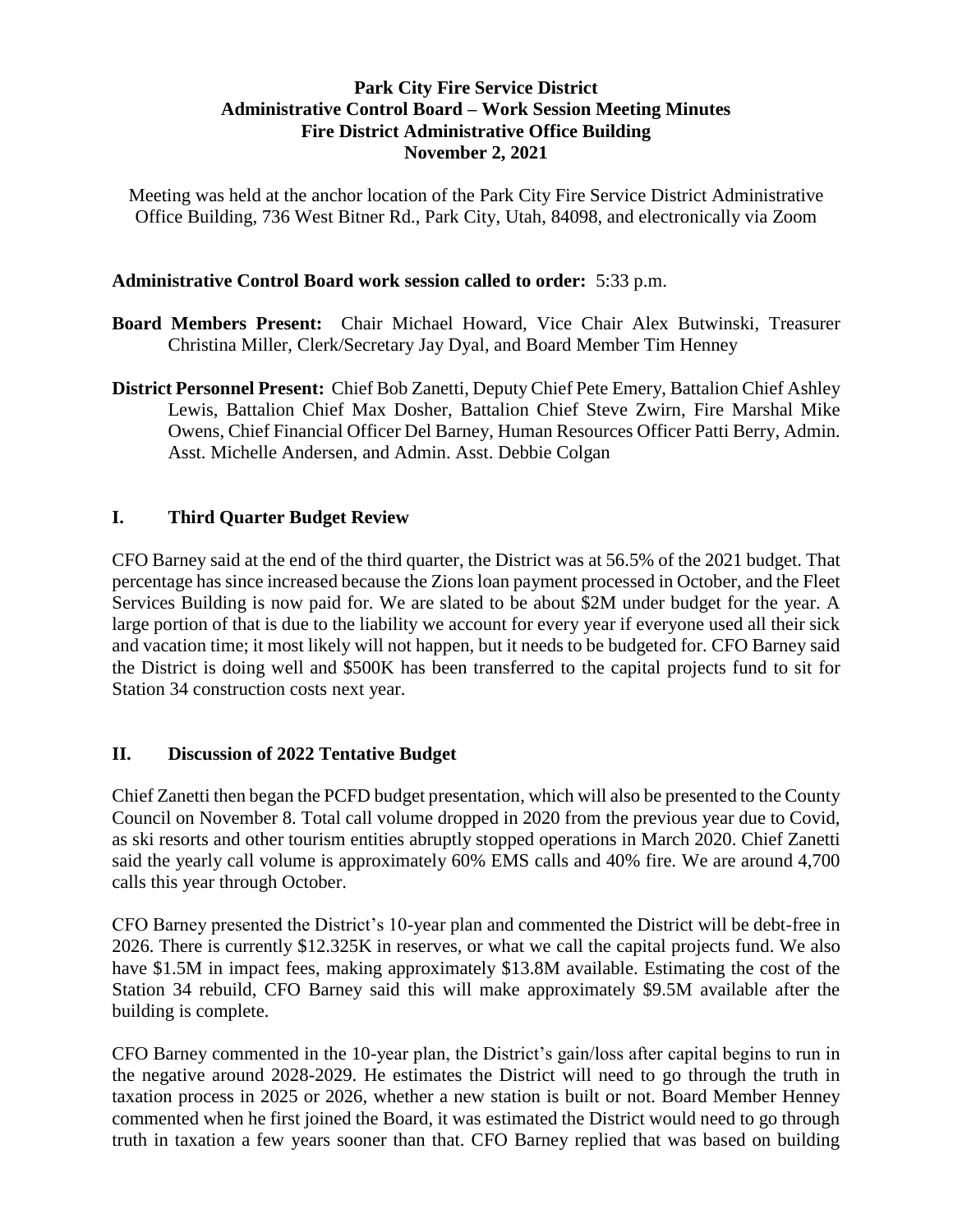Station 39 in the Round Valley area, which is not going to happen for a while. Chief Zanetti said the last truth in taxation for PCFD occurred in 2009, and Chair Howard said he fears the next increase could be a big bump. CFO Barney replied the only way it would be a big bump is if a new station is built, and even then it would not be that big. Chief Zanetti commented the District would likely rebuild Station 35 near Pinebrook before a new station is built.

Board Member Henney asked CFO Barney how he determines the appropriate amount to keep in reserves, and CFO Barney replied he keeps enough for the District so it does not go in the hole. He said he currently keeps around \$8-9M in reserves, and there is no statutory requirement for the amount that must be kept in reserves. On the other hand, if there is too much in reserves, the State Auditor will notify us.

CFO Barney said the projected revenue for 2022 is around \$17.3M, and he is expecting just a little over \$17M for this year, so there is not much of a difference. There is approximately \$460K more budgeted for payroll in 2022 than this year, which is an overall increase of about 3.3% in salary and wages. We have budgeted \$22.5 in expenditures for 2022, and last year we budgeted about \$19M. The difference is due to the Station 34 rebuild and wage increases.

Treasurer Miller asked if the fees for the new development coming to Hoytsville will go to the District or the County, and CFO Barney replied that area is in North Summit and we will not receive anything for it.

We have paid for a new engine chassis this year and will pay for the rest of the rig in 2022, and we will purchase another engine chassis for a second engine later in 2022 and finish paying for that second rig in 2023. CFO Barney mentioned there were no amendments to the 2021 budget.

Wrapping up the budget presentation, Chief Zanetti identified three issues that are presenting challenges to the District: the Tier II retirement system, recruitment, and employee retention. The Tier II system has been problematic for about 10 years now, but there are some rumors it may be discussed again in the 2022 legislative session. CFO Barney commented it is just talk right now, and an analysis will need to be made on the impact it would have to URS, and that will cost money.

Chief Zanetti added every public safety agency is having recruitment and retention problems right now, and Treasurer Miller commented every employer is facing those challenges.

# **III. Summit County EMS Committee Update**

Chief Zanetti said the subcommittee formed under the Summit County EMS Board has met and is in the process of narrowing down the purpose of the committee and determining the long-term goal. Regarding the EMS budget, the county budget committee evaluated our budget, made their recommendations, and approved the increases we recommended for the east side of the county. Since then, County Manager Fisher decided to have further discussion on the budget during the budget hearing on November 8.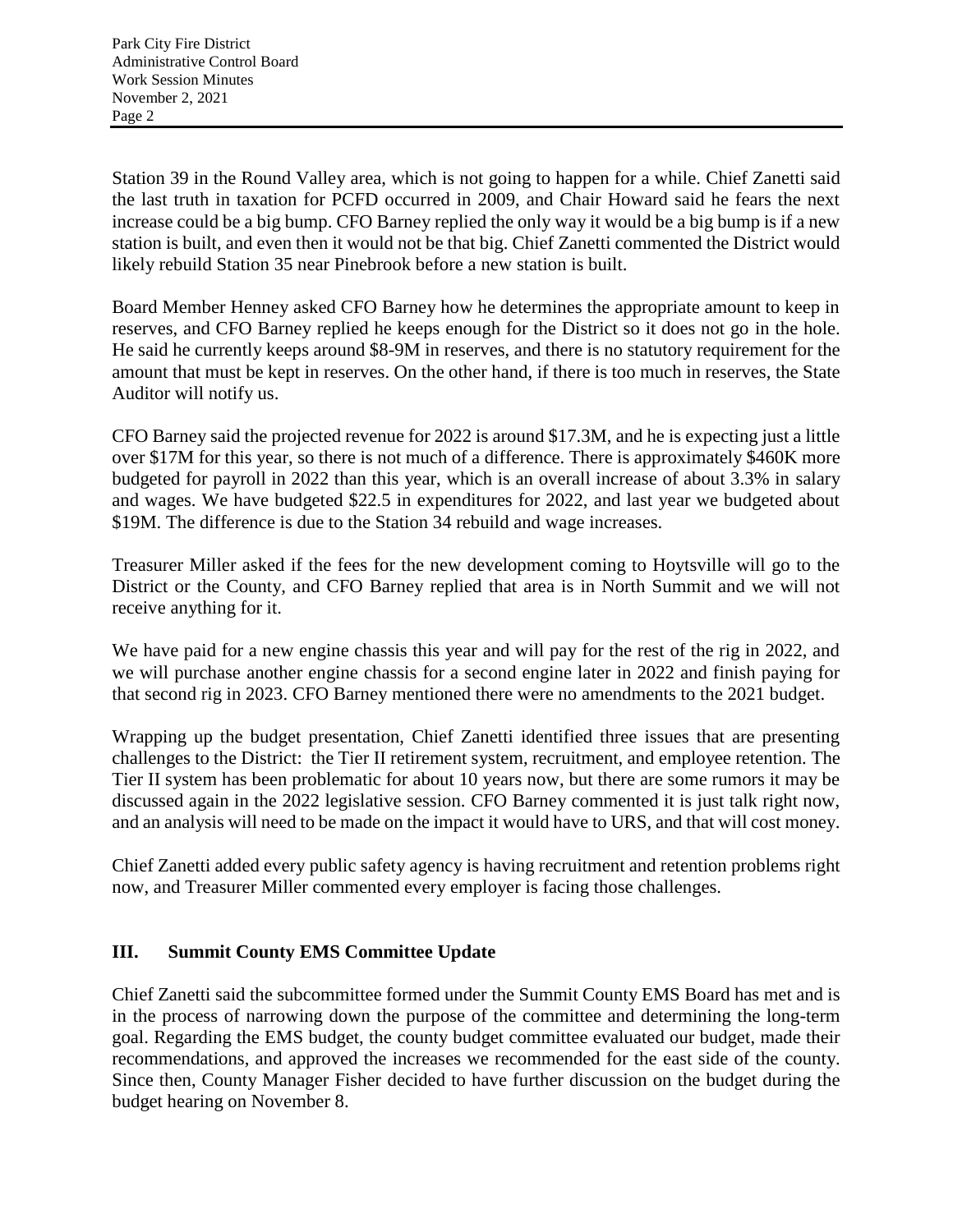Chief Zanetti commented next year we should have a better idea of how EMS will operate county wide and the EMS budget could see a big change based on the direction the EMS program takes. He said PCFD has been administering the EMS program for many years and there are a lot of soft costs we are not getting compensated for, and this will be brought up during the budget hearing on November 8. Chief Zanetti said he made sure County Manager Fisher was aware Chief Zanetti would be addressing this topic during the hearing.

Chief Zanetti said starting in January 2022, PCFD will begin tracking the costs associated with administering the EMS program. He also mentioned some of the ambulances are getting old and need to be replaced.

Chief Lewis talked about the Rural EMS Conference he is currently attending and how rural EMS directors from around the state have shared information on the same challenges PCFD is facing regarding EMS responses, budgets, and staffing, among other things. He said it is a good opportunity to talk to other directors and brainstorm on possible solutions for the common problems rural EMS programs have.

Chief Lewis said some of the issues brought to the Summit County EMS Board were lack of local resident involvement, short employment tenure of part-time employees, and the skill and confidence of part-time employees. He said there is constant movement and hiring of part-time EMTs, and hiring full-time EMTs is one way to combat this problem. We are still dealing with Covid, and when a part-timer gets sick it is hard to find another part-timer to come in and fill that shift.

Money for full-time EMTs was included in the east-side budget sent to the county committee, and the committee recommended a budget of \$400K, which was less than the \$581K requested. County Manager Tom Fisher decided it would be a good idea to discuss the budget further with the County Council, and Chief Lewis said we will be discussing this at the County Council hearing on November 8. Chief Lewis said the Summit County EMS Board will continue to work toward coming up with a plan on how to best manage EMS in the county, and hopefully there will be a plan created and we can start collectively working on that plan to provide the best service we can.

Treasurer Miller asked if anyone from the east side was lobbying with Chief Lewis to get more funds for EMS, and Chief Zanetti replied PCFD has been doing it alone at these budget hearings. Chief Zanetti commented perhaps next year the EMS Board should ask for more money. Treasurer Miller said it is important for the residents of the east side to know that it is PCFD who is fighting for more money for the east side, and the County needs to understand the overhead costs associated with managing the EMS program. Chief Lewis commented Park City also pays for other costs not covered by the budget, such as ambulance repairs. For example, if a bill comes in for an ambulance repair that puts us over the budget, Park City picks up the cost because we can't have an ambulance out of service simply because we are over budget.

Treasurer Miller commented it is important for PCFD and its constituents that the County is well aware of these costs and it is documented. Vice Chair Butwinski commented earlier in this discussion it was mentioned costs associated with running the EMS program would be tracked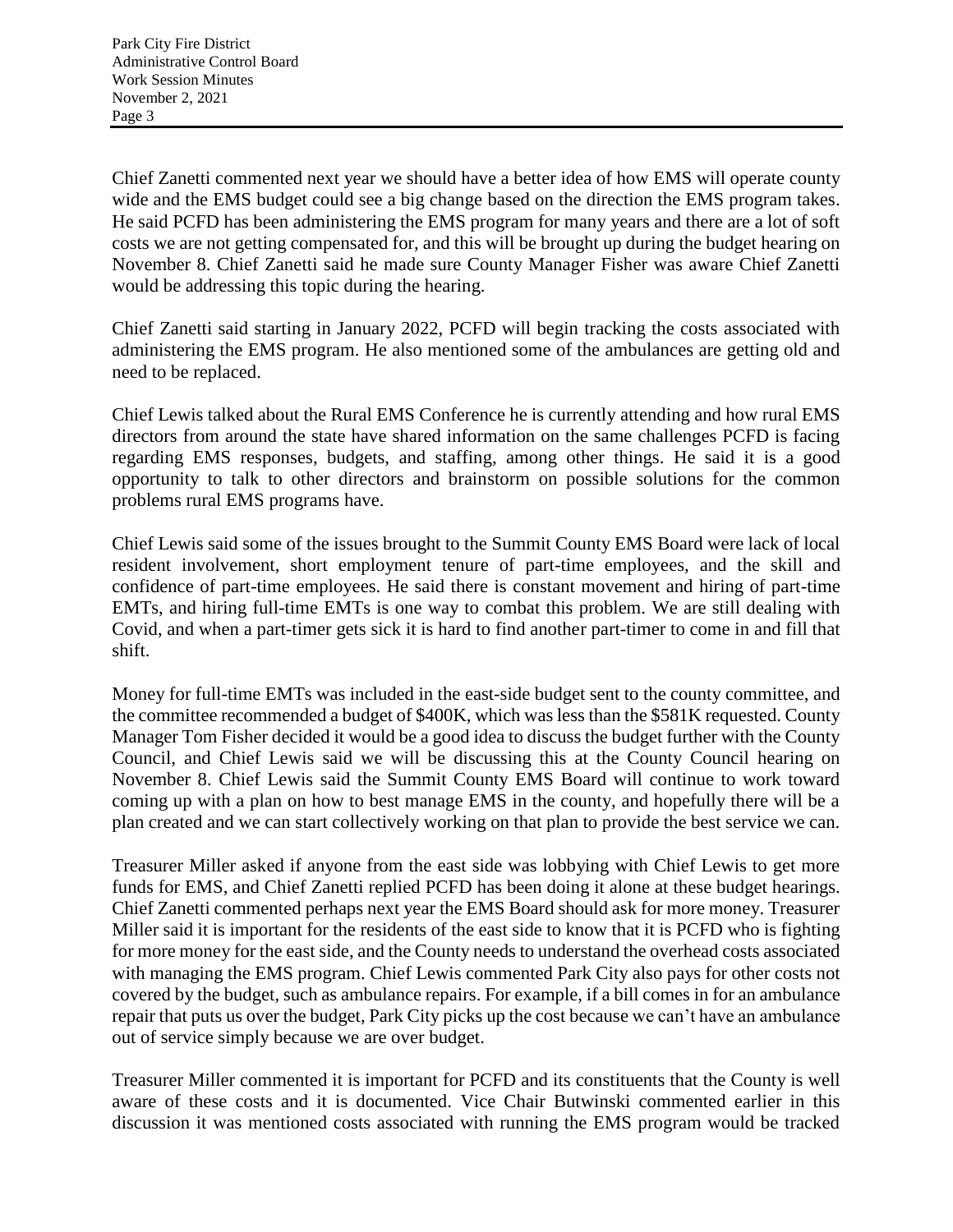more closely, and CFO Barney replied that is correct. Starting January 1, 2022, all of the time and costs spent on the EMS program will be documented so the following year a more accurate representation of the time and money PCFD spends can be presented during the budget process. Chair Howard commented this will also allow the east side fire agencies to get an idea of the time and costs involved when they are ready to take over EMS operations in their areas. Treasurer Miller added both North and South Summit will need to find out what their constituents want.

# **IV. Station 34 Update**

Chief Zanetti presented concept drawings for the Station 34 rebuild. The Park City County Council has approved the project and the drawings will go to the Building Department next. The station will have 3 bays upon completion instead of 2, and the new station will be the first in the District to have a fire pole. Chief Zanetti said the pole was an alternative to building an exterior staircase to allow for 2 egresses into the bays, and it saved a lot of money and space. An RFP for contractors will go out in January or February.

As discussed in previous meetings, the temporary station will be on the Mine Bench, and it is a great location because it does not put our responses in jeopardy at all. Right now the plan is to have two rental trailers on that site for the crew living spaces. Chief Zanetti said having those trailers for 6 to 9 months is going to be expensive, so we will be looking to see if there are any other cheaper options.

# **V. Policy Review**

HR Berry said there were not any policies to review during this meeting, but she will post some for December's meeting.

**Work Session Concluded:** 6:30 p.m.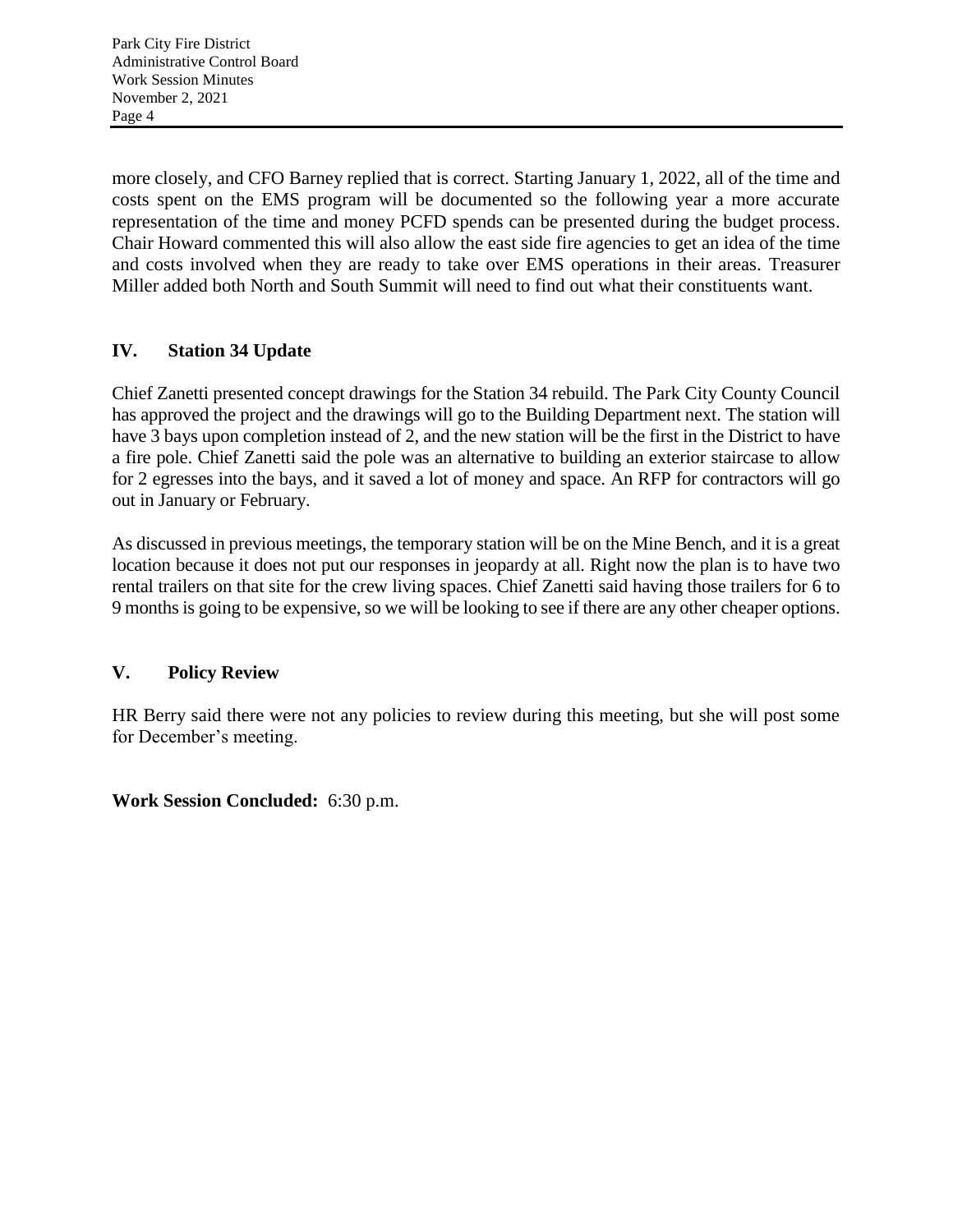## **Park City Fire Service District Administrative Control Board – Regular Meeting Minutes Fire District Administrative Office Building November 2, 2021**

The meeting was held at the anchor location of the Park City Fire District Administrative Office Building, 736 West Bitner Road, Park City, Utah 84098, and electronically, via Zoom

### **Administrative Control Board regular meeting called to order: 6:30 p.m.**

- **Board Members Present:** Chair Michael Howard, Vice Chair Alex Butwinski, Treasurer Christina Miller, Clerk/Secretary Jay Dyal, and Board Member Tim Henney
- **District Personnel Present:** Chief Bob Zanetti, Deputy Chief Pete Emery, Battalion Chief Ashley Lewis, Battalion Chief Max Dosher, Battalion Chief Steve Zwirn, Fire Marshal Mike Owens, Chief Financial Officer Del Barney, Human Resources Officer Patti Berry, Admin. Asst. Michelle Andersen, and Admin. Asst. Debbie Colgan

## **I. Roll Call**

Chair Howard began the meeting by conducting a roll call.

# **II. Approval of October 5, 2021, Meeting Minutes**

Treasurer Miller made a motion to approve the minutes of the October 5, 2021, Administrative Control Board meeting. The motion was seconded by Secretary Dyal and passed unanimously, 5-0.

#### **III. Public Input**

There was no public input.

#### **IV. Board Member Reports and Business**

#### **A. Correspondence**

Treasurer Miller commented the letter from Senator Romney was nice.

#### **B. Financial**

There was no discussion of the financial correspondence.

#### **V. Old Business**

There was no old business.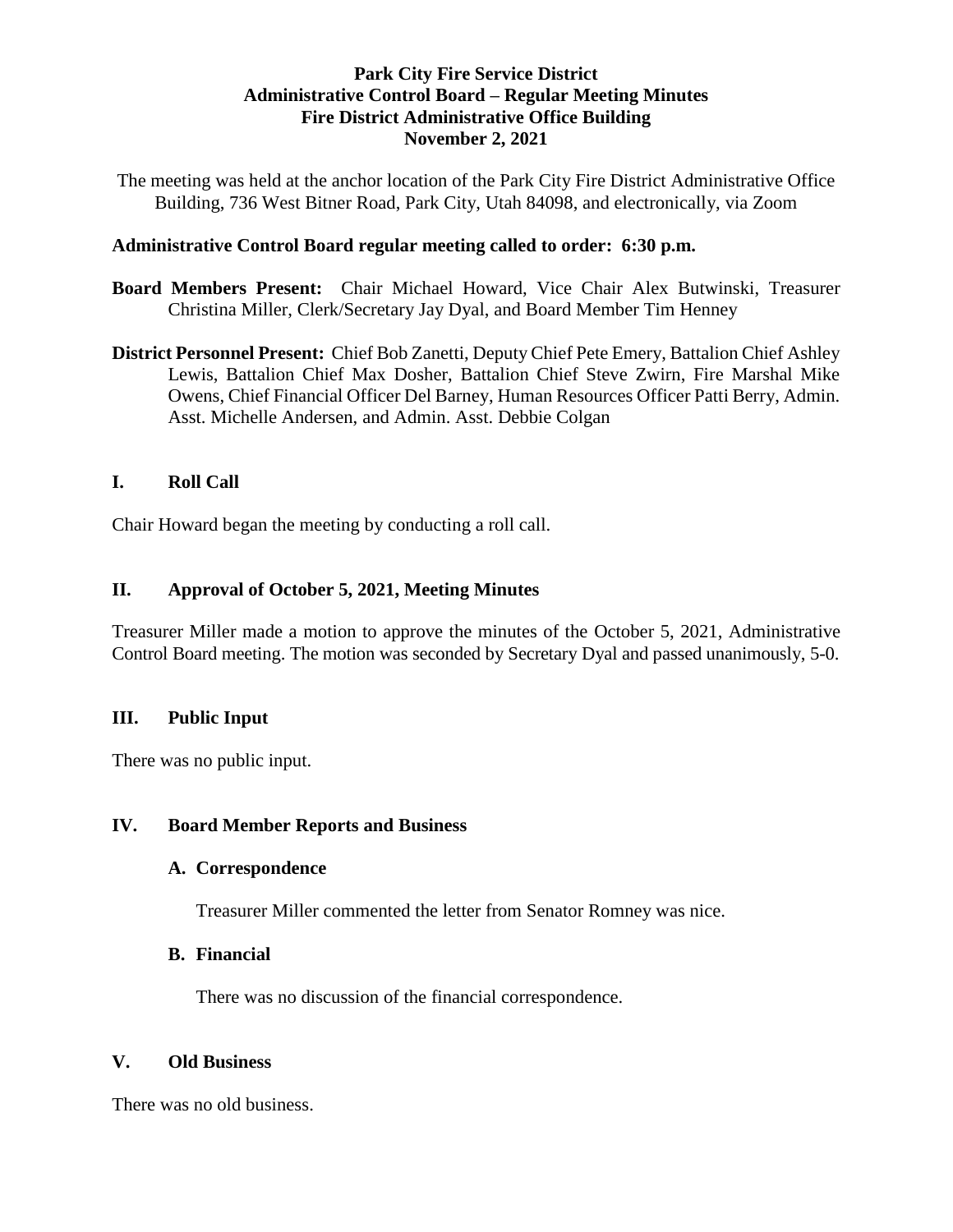#### **VI. New Business**

## **A. Possible Approval to Recommend the 2022 Tentative Budget and 2021 Budget Amendments to the Governing Board for Tentative Approval**

Board Member Henney made a motion to recommend the 2022 tentative budget to the governing board for tentative approval. The motion was seconded by Secretary Dyal and passed unanimously, 5-0. There were no amendments to the 2021 budget.

#### **VII. Dismiss as the PCFSD Administrative Control Board and convene as the Local Building Authority Board of the Park City Fire Service District, Utah**

Vice Chair Butwinski made a motion to dismiss as the Park City Fire Service District Administrative Control Board and convene as the Local Building Authority of the Park City Fire Service District. The motion was seconded by Secretary Dyal and passed unanimously, 5-0.

## **A. Possible Approval to Recommend the 2022 Tentative Budget of the Local Building Authority to the Governing Board for Tentative Approval**

Treasurer Miller made a motion to recommend the 2022 tentative budget of the Local Building Authority to the governing board for tentative approval. The motion was seconded by Secretary Dyal and passed unanimously, 5-0.

## **VIII. Dismiss as the Local Building Authority of the Park City Fire Service District, Utah, and reconvene as the PCFSD Administrative Control Board**

Secretary Dyal made a motion to dismiss as the Local Building Authority of the Park City Fire Service District, Utah, and to reconvene as the Park City Fire Service District Administrative Control Board. The motion was seconded by Treasurer Miller and passed unanimously, 5-0.

#### **VII. Staff Reports and Input**

Chair Howard commented on Chief Emery's monthly report and asked about some photos in the report. Chief Emery replied the photos in question were from the attic electrical fire the crews were on last week. Chief Emery also commented on a recent vehicle rollover mentioned in the report, he said the vehicle was traveling at a very fast speed and ended up on the Canyons Resort Golf Course. Chief Emery said there seems to have been a lot of high-speed accidents this year.